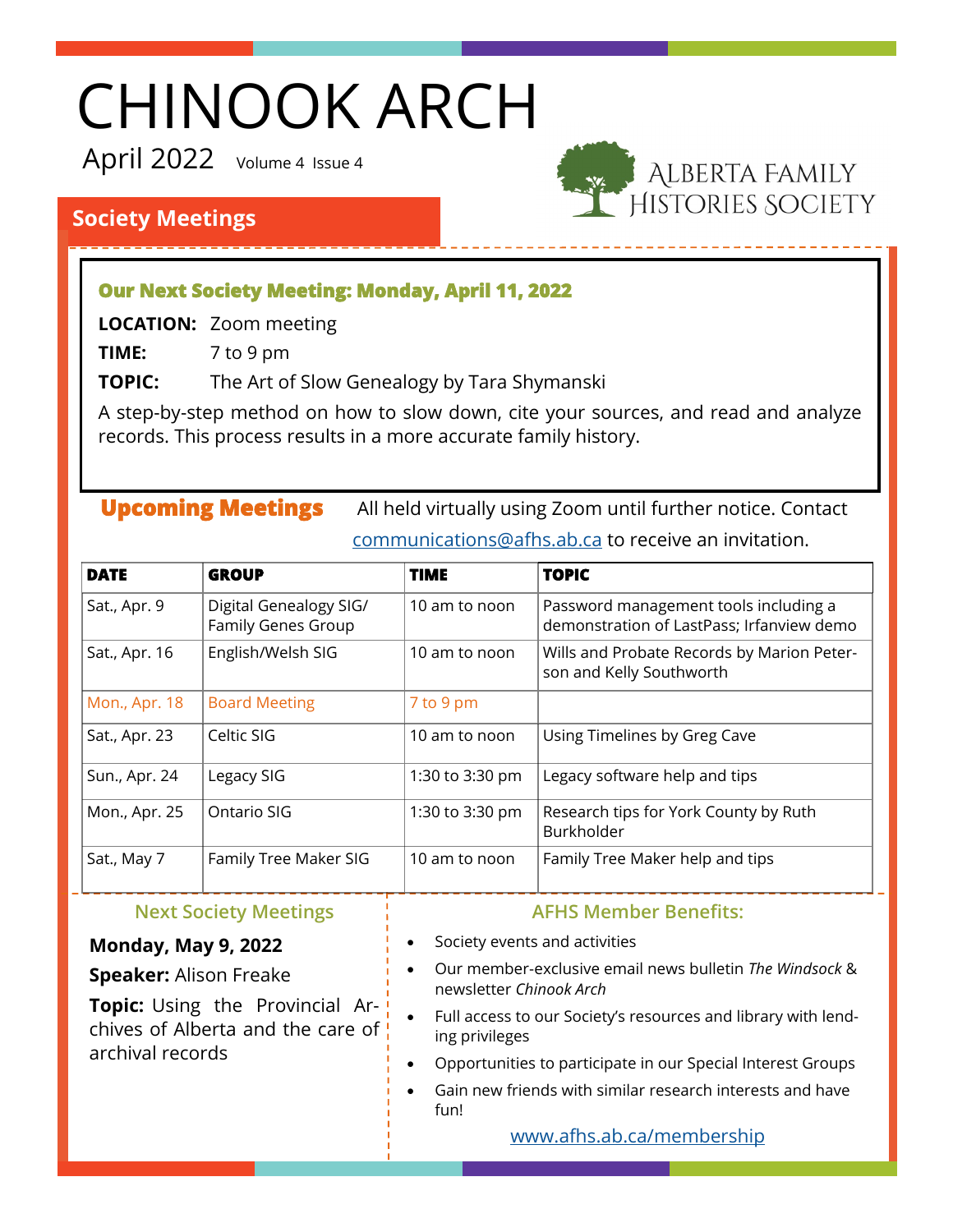#### **Notice of Annual General Meeting**

Notice is hereby given, in accordance with AFHS Bylaws Articles 7.1 & 7.4, of the Annual General Meeting of Alberta Family Histories Society which shall be held on **Monday, May 9, 2022, via Zoom, starting at 7:00 pm**, during which financial and other reports will be presented, business conducted and elections held.

#### **Call for Nominations for AFHS Board of Directors**

Want to have more input into the operations of our Society? Looking to meet more people? Do you have time and talents to share with other family history enthusiasts?

#### *The AFHS Nominations Committee is looking for you!*

Directors on our Board serve one-year terms, which means you do not need to make a long-term commitment. The only qualification is that you must be an AFHS member in good standing.

You may nominate yourself or another member (with their permission).

For more information, please contact Iris [finance@afhs.ab.ca](mailto:finance@afhs.ab.ca)



#### **AFHS Library is now a Family Search Affiliate Library!**

This is exciting news because some of FamilySearch's vast record sets can only be accessed at a FamilySearch location. You can use any of our library computers to access many of the locked records by logging in with your own FamilySearch username and password. Learn more about FamilySearch Affiliate Libraries in this blog article [www.familysearch.org/en/blog/familysearch](https://www.familysearch.org/en/blog/familysearch-affiliate-library-faq)-affiliate-library-faq

#### **We're Looking for a Society Meeting Location**

We anticipate resuming in-person meetings in the fall, likely in a hybrid Zoom format. The venue we formerly used for our in-person meetings is no longer available. If you would like to be on a committee to help with the selection of this meeting place, or if you know of a meeting space that would hold approximately 75-100 people, has ample free parking and has a PA system, please contact Richard [facilities@afhs.ab.ca](mailto:facilities@afhs.ab.ca)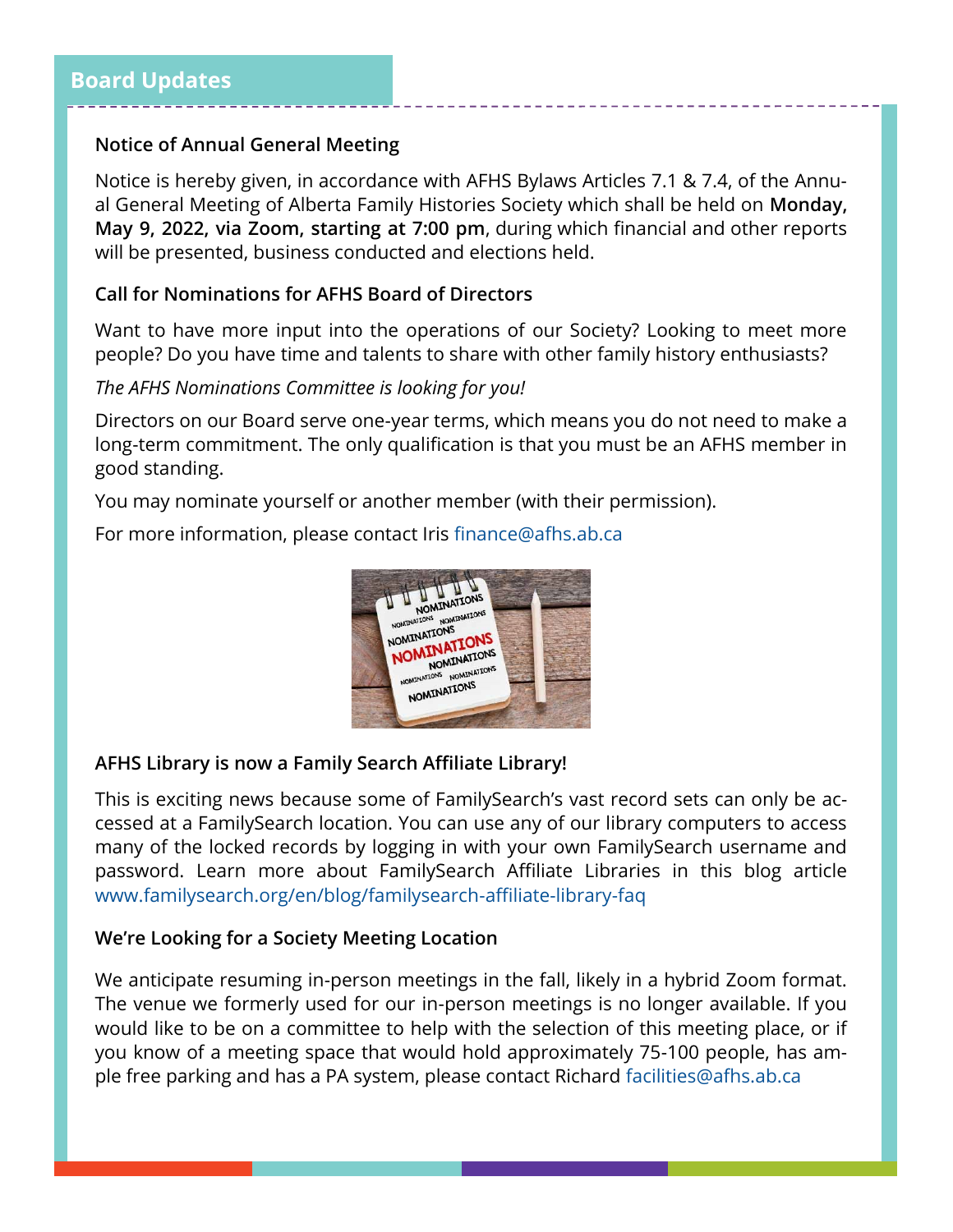#### **My Grandma's Glass Eye** Greg Cave

As a child growing up in Moose Jaw, I found a glass eye in my father's desk. It was a curious object which had belonged to my grandmother, who sadly lost an eye to smallpox when she was a child. Apparently, this one was a spare glass eye as it had been too large for her eye socket as a child. She kept it anyway.

On occasion, the mischievous side of me would take over when a new friend would drop by to visit. My Mom would make us each a glass of Freshie. Freshie was a drink mix, similar to Kool-Aid, that was sold in Canada from the 1950s to the 1980s. It came in nine flavours including cherry, lemon-lime and root beer. Sometimes, I would drop the glass eye into the new friend's glass of Freshie and wait for a reaction. I found this totally hilarious!

Mom was never amused by my actions, and one day the glass eye was gone. Apparently, in the mid 1950s there was a drive to collect used eyeglasses for needy folks in India and Pakistan. Mom thought this glass eye might be of value to some unfortunate person, so she donated it along with an old pair of glasses.

Some years later, a neighbour dropped by for coffee, and Mom told her the story. Liz was a bit of a poet and penned a wee sonnet.

#### **Grandma's Glass Eye**

By Liz Tulloch

Grandma had quietly passed away Her life was over, she couldn't stay But she left us a legacy, Dad and I Her beautiful, shiny, dear old glass eye.

For ages we kept it hidden away In a drawer, until one memorable day We heard of a worldwide appeal to the masses To surrender up all our unused glasses For the people of India, who needed them more, And I thought about Grandma's glass eye in the drawer.

It wouldn't do much to improve someone's sight But, improve their appearance, it certainly might So I packed it with care and said my goodbye To Grandma's beautiful, shiny glass eye.

Months later it suddenly dawned upon me What a terribly curious sight it must be For in India people have BROWN skin and eyes And Grandma's eyes had been as blue as the skies.

Have you ever seen an Indian true With one good eye of brown and one glass eye of BLUE? If ever you do, then you're bound to know why! That Indian's wearing our Grandma's glass eye!

Glass eyes are still made today but advances in healthcare mean fewer people need them. This article from 2014 in the *Calgary Herald* talks about how crafting a glass eye is a dying art:

[https://calgaryherald.com/uncategorized/](https://calgaryherald.com/uncategorized/optical-illusionists-crafting-prosthetic-eyes-is-an-art-done-by-very-few) optical-[illusionists](https://calgaryherald.com/uncategorized/optical-illusionists-crafting-prosthetic-eyes-is-an-art-done-by-very-few)-crafting-prosthetic-eyes -is-an-art-[done](https://calgaryherald.com/uncategorized/optical-illusionists-crafting-prosthetic-eyes-is-an-art-done-by-very-few)-by-very-few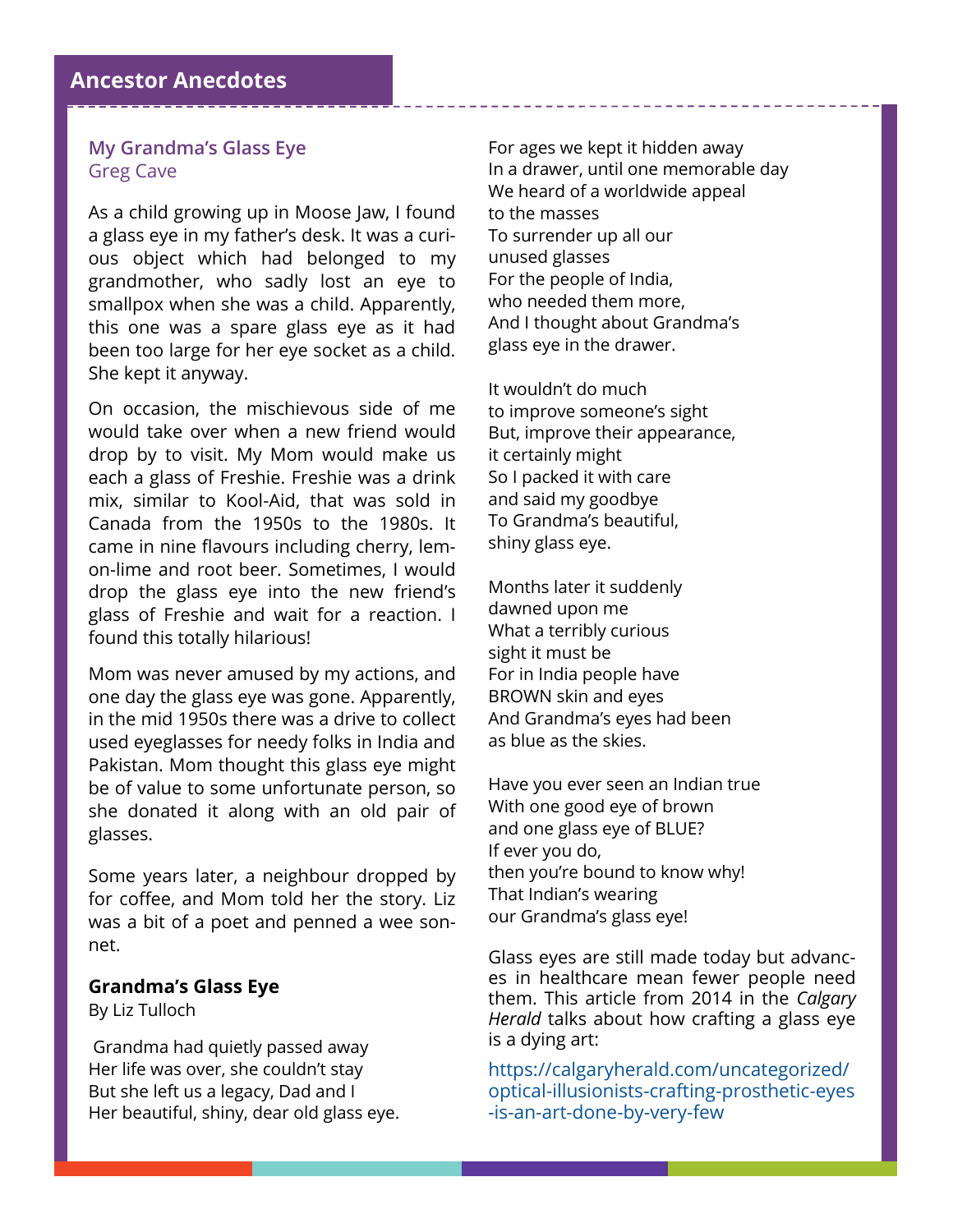# **Special Interest Groups**

**SPECIAL INTEREST GROUPS (SIGs) are the ideal place to share your family history. The small-group setting allows for the exchange of information and suggestions on further avenues to pursue.** 

**All SIGs are being held using Zoom for now** and the groups do not meet during July and August. Check our website calendar for up-todate information or email the SIG leader.

#### **CELTIC SIG (Irish/Scots)**

*Meets on the fourth Saturday 10 am - Noon* [celticsig@afhs.ab.ca](mailto:celticsig@afhs.ab.ca)

#### **DIGITAL GENEALOGY SIG**

*Meets on the second Saturday 10 am - Noon*  [familygenes@afhs.ab.ca](mailto:familygenes@afhs.ab.ca)

#### **DNA SIG**

*In hiatus until a new leader is found* [dnasig@afhs.ab.ca](mailto:dnasig@afhs.ab.ca)

#### **ENGLISH/WELSH SIG**

*Meets on the third Saturday 10 am - Noon* [englishwelshsig@afhs.ab.ca](mailto:englishwelshsig@afhs.ab.ca)

#### **FAMILY TREE MAKER SIG**

*Meets on the first Saturday 10 am - Noon* [ftmsig@afhs.ab.ca](mailto:ftmsig@afhs.ab.ca)

#### **LEGACY SIG**

*Meets on the fourth Sunday 1:30 – 3 pm* [legacysig@afhs.ab.ca](mailto:legacysig@afhs.ab.ca)

#### **ONTARIO SIG**

*Meets on the fourth Monday 1:30 - 3:30 pm* [ontariosig@afhs.ab.ca](mailto:ontariosig@afhs.ab.ca)

#### **Family Tree Maker SIG** Bev Smith

During our meetings, we explore the many ways Family Tree Maker can help us discover more about our ancestors, but one of the recurring worries is how to interest future generations in our research. As we learned at our March meeting, family reunions can be a perfect opportunity to connect with younger family members.

At our SIG meeting on March 5, Greg Cave did a presentation on family reunions called *Digging for Gold at your Family Reunion*. He talked about how his family has held family reunions for the past 50 years and uses them to both collect and share family history. Greg took us through the process of organizing a reunion, including how to use social media to engage with younger generations. Family tree software can create charts and other publications to share at the reunion itself in a variety of displays. Greg also gave pointers on location choice, organizing committees, and general "dos and don'ts."

The photos he shared made us all want to become honorary members of such a family! They were having fun with food, games, stories, and catching up with family. The reward has been the interest the younger family members take in all the displays, as well as all the fun that cousins can share. A bonus is that the next reunion will be organized by the next generation! True gold!

Some other resources for putting on a well-organized and fun family reunion:

[www.canadianliving.com/life](http://www.canadianliving.com/life-and-relationships/family/article/how-to-plan-a-perfect-family-reunion)-and-relationships/ [family/article/how](http://www.canadianliving.com/life-and-relationships/family/article/how-to-plan-a-perfect-family-reunion)-to-plan-a-perfect-family-reunion

[www.familytreemagazine.com/reunions/10](http://www.familytreemagazine.com/reunions/10-steps-to-family-reunion-success)-steps-tofamily-[reunion](http://www.familytreemagazine.com/reunions/10-steps-to-family-reunion-success)-success

[www.familysearch.org/en/blog/family](http://www.familysearch.org/en/blog/family-reunion-ideas-celebrate-family-history)-reunion-ideas[celebrate](http://www.familysearch.org/en/blog/family-reunion-ideas-celebrate-family-history)-family-history

[https://lisalouisecooke.com/2019/04/18/family](https://lisalouisecooke.com/2019/04/18/family-reunion-ideas)[reunion](https://lisalouisecooke.com/2019/04/18/family-reunion-ideas)-ideas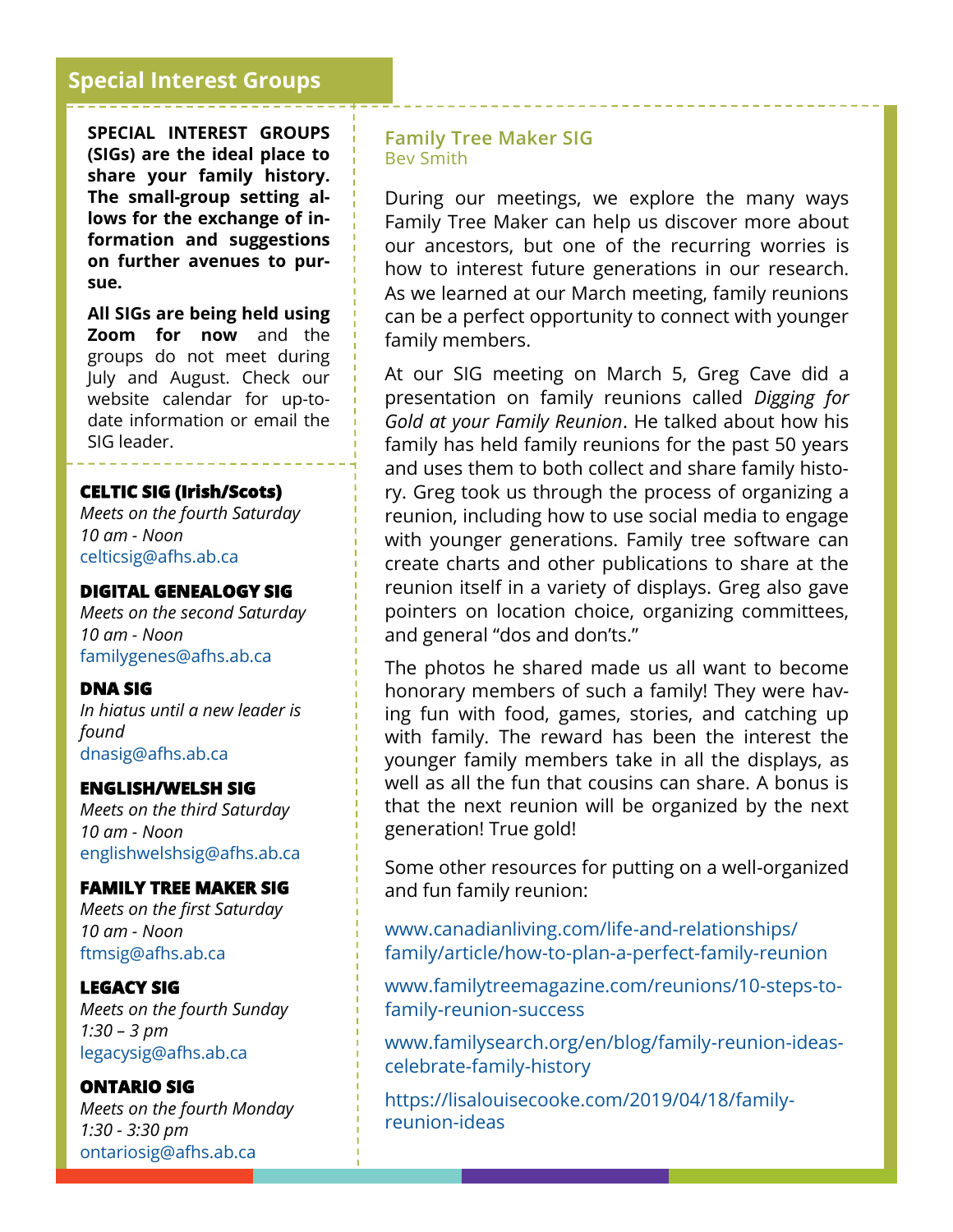#### **How to Add Language Accent Marks** Marion Peterson

As genealogists, we often come across names and locations that have special letters. The keyboard that I use does not have these letters, so over time I've learned a few ways to add language accent marks. Please note: I am a Windows user, so my article does not describe how to do this using a Mac or Linux.

#### **In Legacy**

I use Legacy Family Tree software, and it has a built-in set of special characters. I can choose up to eight to keep in a handy ribbon which is visible on every input screen. If you use another genealogy program, check to see if this function is included.

#### **In Word or PowerPoint or Excel**

If I am using a Microsoft Office application, I use the Symbol feature of the Insert menu. It can take a bit of scrolling to find an accented letter, but once I use it that letter is saved in a "Recently Used Symbols" menu. All kinds of letters and symbols can be found here, such as  $\mathbb{O}, \epsilon$ ,  $\epsilon$  and many more.

#### **Keyboard Shortcuts**

Another method is to use keyboard shortcuts. This approach is universal and always works. My husband's ancestry is partly Swedish, so I have a little cheat sheet beside my computer whenever I am researching his line. In order to do the letter Ä, I make sure the Num Lock is on, hold down the Alt key on my keyboard, type 0196 using my number pad, and then release the Alt key. The other codes I need for the letters found in Swedish are:

- ä Alt 0228
- Å Alt 0197
- å Alt 0229
- Ö Alt 0214
- ö Alt 0246

I've memorized some of these because I've used them so many times. For more information about using this approach, see this helpful video: [https://www.youtube.com/](https://www.youtube.com/watch?v=wLQoJGEVe9Y) [watch?v=wLQoJGEVe9Y.](https://www.youtube.com/watch?v=wLQoJGEVe9Y) Also, you can find a handy list of the ALT codes here: [https://](https://altcodeslist.com/) [altcodeslist.com.](https://altcodeslist.com/)

#### **Other Apps for Windows**

I recently learned of a few Windows apps. The Character Map app can be opened to find a symbol, and then the symbol can be copied and pasted into my work. It is like Symbols in Microsoft Office, but it does not keep track of the ones I have used recently. Another app, only available in Windows 10 and 11, can be opened by pressing the Windows key and typing a period at the same time, then releasing the keys. This combination opens a panel with lots of symbols. It saves recently used symbols, and because I use Windows 11, this will be a go-to in my tech toolbox.

I hope one of these methods helps you enter names and locations correctly into your family history.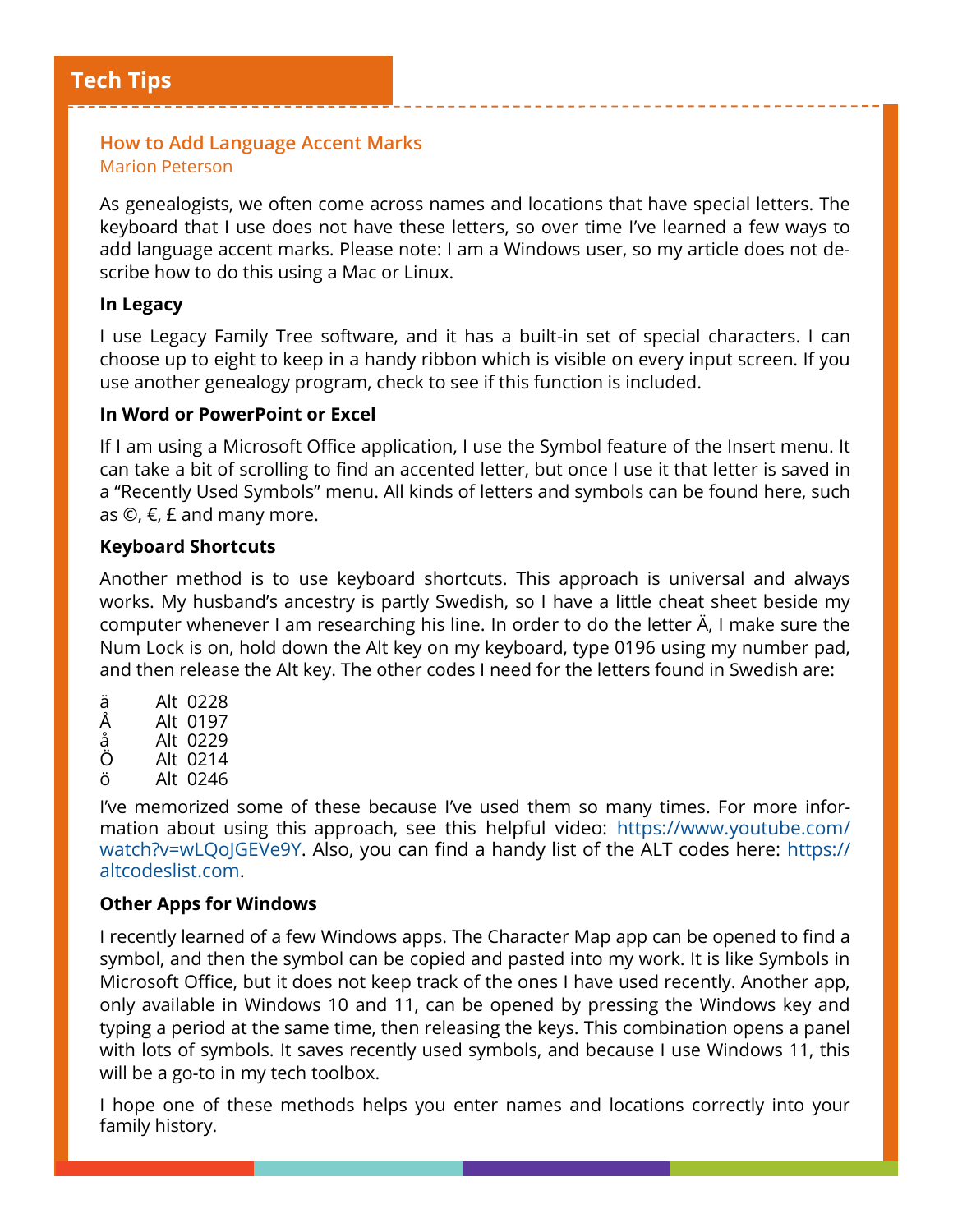#### **Newspapers and Directories on** *Peel's Prairie Provinces* By Shona Gourlay

Old newspapers can provide a wonderful glimpse into the past. They recorded both global events, like wars and elections, and local events, like meetings, social events, sports, and people's vacations. So, there is a very good chance that you could find a mention of an ancestor's name in print!

*Peel's Prairie Provinces* (from the University of Alberta) is a website whose goal is to provide researchers of all types with information on the history and culture of western Canada. One of their collections is of old newspapers from Alberta, which covers the majority of newspapers published, plus titles from British Columbia, Saskatchewan, and Manitoba.

To use the website, go to<http://peel.library.ualberta.ca>

To search the newspapers, first click on the tab at the top of the screen labelled **Find Newspapers**. You will then be taken to the Search Newspapers screen. At the top of the screen, you can set the range of years (between 1871 and 2013) and choose the town or city from a drop-down list. You can then type in a keyword (like a name or event) before hitting the **Search** button.

Another option on the Search Newspaper screen is to scroll down the alphabetical title list of newspapers available. When you find one that interests you, click on the newspaper (e.g. *Calgary Eye-Opener*). A screen showing what years are available will appear, as well as a **Search this newspaper** box where you can enter keywords. Or click on a specific year and available issues in that year will appear. Click on the specific date of the issue you want to see.

Another interesting genealogical resource you can find on Peel's Prairie Provinces is **Henderson's Directories**. These city and town directories are available for Calgary, Edmonton, Lethbridge, Medicine Hat and Redcliff, as well as other areas of Alberta, Manitoba and Saskatchewan. They go back to the early 1900s. These are reverse directories so, in addition to the alphabetical list of residents, they also have listings by street name/address. The list of residents includes their job, employer and home address. It turns out that, in 1931, a great-aunt of mine was a clerk at Kresge's in Saskatoon! There are even a few directories going back to the late 1800s, that cover Manitoba and the Northwest Territories. These are alphabetical lists of geographic features, post offices, school districts, as well as towns with residents and businesses listed.

To find these directories, on the home page type in "Henderson" (and the city, if wanted) in the **Enter keywords** box in the top right-hand corner of the home screen, then click on Search. Or click on the **Featured Collections** tab, then click on Henderson's Directories. As with the newspapers, it is possible to search within each directory. You can click on the city or town listed, then choose the year you want to look at and finally either enter a keyword or click on a page number from the list.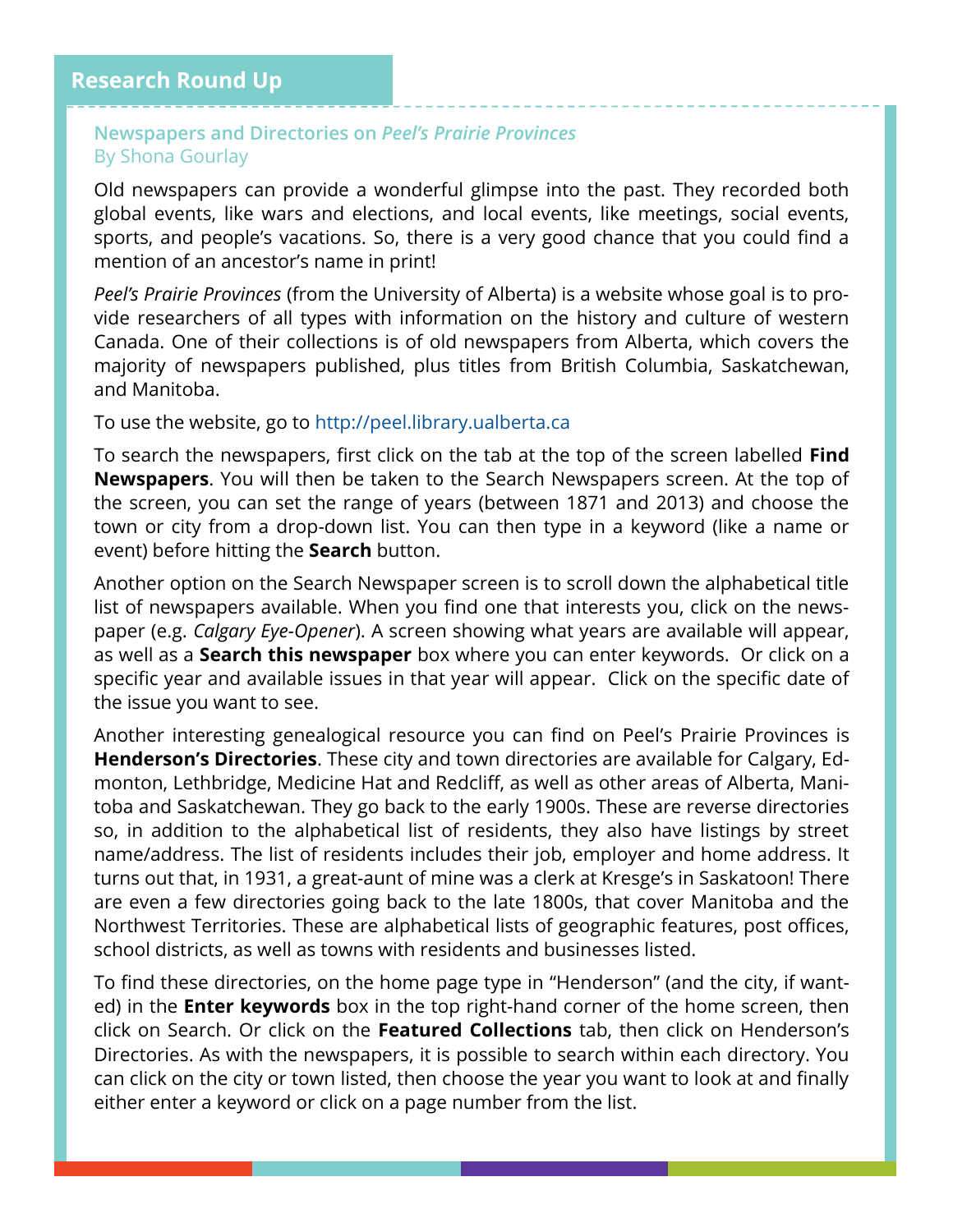## **Upcoming Events**

# CALGARY PUBLIC LIBRARY

**What is the Heritage Designation Process?**

#### Free online presentation

*Calgary Public Library*

April 19, 2022 7 - 8:30 pm

[https://calgarylibrary.ca/events](https://calgarylibrary.ca/events-and-programs/programs)-and[programs/programs](https://calgarylibrary.ca/events-and-programs/programs)

# CONFERENCES/WEBINARS

#### **Understanding Ontario Land Registry Records**

#### Virtual series

*Ontario Genealogical Society – Toronto Branch*

April 13, 20 & 27, 2022 5:30 pm

<https://ogs.on.ca>

#### **Writing Family History: Turning research into shareable stories**

#### Virtual webinar

*Ontario Genealogical Society - Kingston Branch*

April 16, 2022 8:00 am

<https://kingston.ogs.on.ca>

#### **Ireland's Griffiths Valuation by Ron Gilmore**

#### Virtual webinar

*Victoria Genealogical Society*

April 23, 2022 [www.victoriags.org/events.php#upcoming](http://www.victoriags.org/events.php#upcoming)

#### **Ireland's Tithe Applotment Records by Ron Gilmore**

Virtual webinar

*Victoria Genealogical Society*

May 7, 2022

[www.victoriags.org/events.php#upcoming](http://www.victoriags.org/events.php#upcoming)

#### **Scottish Indexes Conference XVI**

Virtual conference *Scottish Indexes*

September 3, 2022

[www.scottishindexes.com](http://www.scottishindexes.com)

#### **BCGS Genealogy Cruise with Blaine Bettinger and Mary Kathryn Kozy**

*British Columbia Genealogical Society*

September 17 - 24, 2022

[www.facebook.com/](http://www.facebook.com/groups/503171243562227) [groups/503171243562227](http://www.facebook.com/groups/503171243562227)

#### \*\*All times given are in Mountain Time

#### **MORE ONLINE EVENT LISTINGS:**

**Conference Keeper:** [www.conferencekeeper.org/virtual](http://www.conferencekeeper.org/virtual)

L

т

п

T П

**Family Search:** [www.familysearch.org/wiki/en/Family\\_](http://www.familysearch.org/wiki/en/Family_History_Library_Classes_and_Webinars)  History Library Classes and Webinars

L г

Т

L

 **GENEVA (UK events):** <http://geneva.weald.org.uk/doku.php>